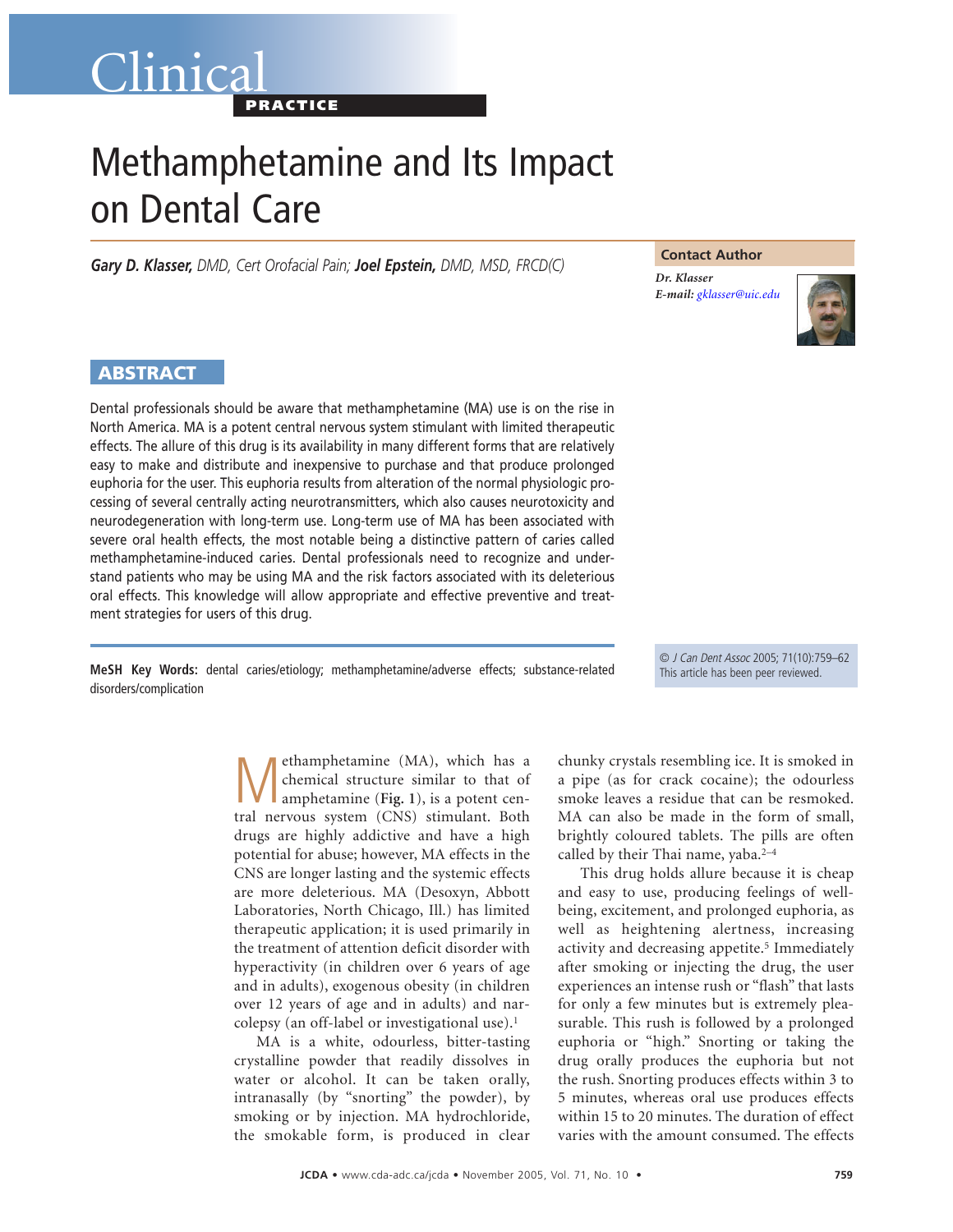

**Figure 1:** Chemical structures of amphetamine and methamphetamine (hydrochloride).



**Figure 2:** Typical pattern of methamphetamine-induced caries. Photo courtesy of Dr. Micheal I. Barr.

#### **Box 1** Street terms for methamphetamine

| Blue meth         | Meth                  |
|-------------------|-----------------------|
|                   |                       |
| Chicken feed      | OZs                   |
| Cinnamon          | Peanut butter         |
| Crink             | Sketch                |
| Crystal meth      | Spoosh                |
| Desocsins         | Stove top             |
| Geep              | Super ice             |
| Granulated orange | Tick tick             |
| Hot ice           | Trash                 |
| Ice               | Wash                  |
| Kaksonjae         | Working man's cocaine |
| LA glass          | Yellow barn           |
| Lemon drop        | Yellow powder         |
|                   |                       |

tend to last for 4 to 12 hours or more, much longer than the 1-hour high obtained with crack cocaine. Long-term use of MA may lead to tolerance and addiction, whereby the user, in an effort to intensify the desired effect, may increase the intake of the drug by escalating doses or altering the method of intake.3,4

MA and MA hydrochloride are relatively easy and inexpensive to make, which results in high profitability. The drugs are produced mostly in clandestine laboratories from ephedrine, pseudoephedrine (found in over-thecounter cold medications), hydroiodic acid (created by combining red phosphorous and iodine) and other chemicals that are readily available in local drug and hardware stores, such as ammonia, paint thinner, ether, drain cleaner and lithium from batteries.4,6,7

Street methamphetamine is referred to by many names (**Box 1**).

#### **Mechanism of Action**

MA acts by altering the levels of certain CNS neurotransmitters. It stimulates the release and blocks the reuptake of dopamine, norepinephrine and serotonin,<sup>8,9</sup> in several areas of the brain, including the nucleus accumbens, the prefrontal cortex and the striatum (a brain area involved in movement), which leads to neurodegeneration and neurotoxicity.10–12 These actions result in high concentrations of these neurotransmitters in the synapses. The high concentrations of dopamine cause feelings of pleasure and euphoria, excess norepinephrine may be responsible for the alertness and anti-fatigue effects, and serotonin may cause cognitive impairment and eventual depression.10,13,14

MA is associated with both acute

and chronic cerebral and systemic adverse events. The short-term effects include intensified emotions, euphoria, increased alertness, insomnia, hyperactivity, decreased appetite, increased respiration and hyperthermia.3,15–17 The long-term effects can include psychological (but not physical) addiction and dependence, cardiovascular events and stroke, immunomodulation, hypertension, weight loss, violent behaviour, anxiety, confusion, paranoia, auditory and visual hallucination, mood disturbances and delusions (e.g., formication, the sensation of insects creeping on the skin), all of which may contribute to homicidal or suicidal thoughts and actions.3,15–17 In addition, long-term MA use may cause depletion of monoamines in the brain, which can have a negative effect on cognition and learning.18–20 A further potential consequence of longterm MA use, due to damage to the dopaminergic system, may be an increase in the risk of Parkinson's disease (characterized by a progressive loss of dopamine neurons in the brain regions involved in movement) with advancing age.13,21

#### **Oral Effects**

The oral effects of long-term MA use can be devastating. Howe<sup>22</sup> discussed the effects of prescribed MA medication on 3 children undergoing treatment for attention disorders or narcolepsy. In these children, who would otherwise have been assumed to have a low risk of caries, the incidence of gross caries was greater than normal. Other authors have described a distinctive pattern of caries resembling that observed in early childhood caries; specifically, the caries are located on the buccal smooth surfaces of the teeth and the interproximal surfaces of the anterior teeth.23,24 The teeth of MA users have been described as "blackened, stained, rotting, crumbling, or falling apart."25 Often, the teeth are in such disrepair that they are unsalvageable and must be extracted.

One proposed mechanism of action for rampant caries is hyposalivation. MA is a sympathomimetic amine that acts on  $\alpha$ - and  $\beta$  adrenergic receptors. The stimulation of  $\alpha$  receptors in the vasculature of the salivary glands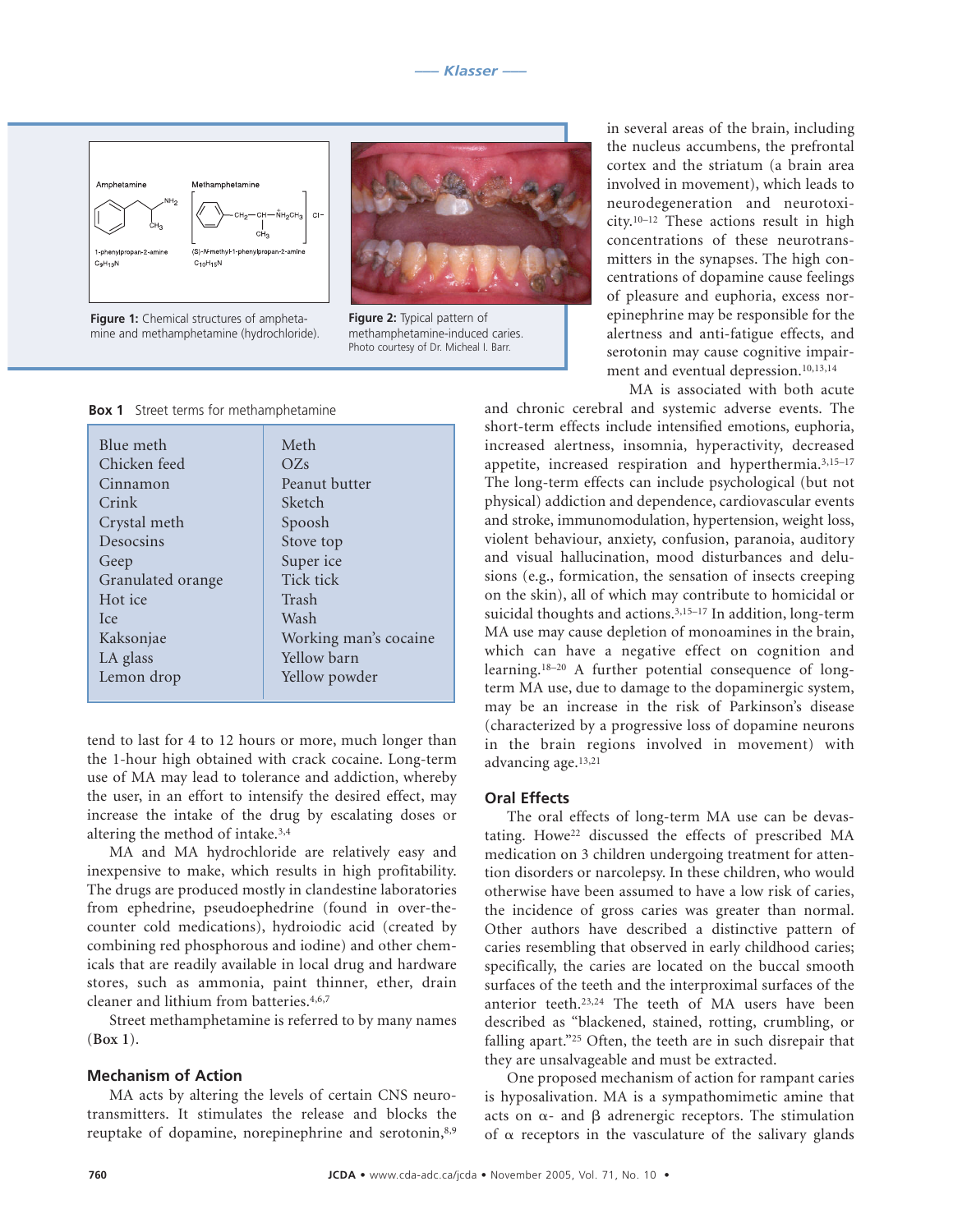produces vasoconstriction and reduces salivary flow.26 This hyposalivation minimizes the normal protective capacities of the saliva and increases the risk of caries and demineralization risk. Because of the xerostomia resulting from action of the drug on saliva production, along with dehydration related to elevated metabolism and increased physical activity,24 MA users report consuming large quantities of carbonated sugary soft drinks. Furthermore, long-term users are not concerned with general personal or oral hygiene,24,27,28 which is consistent with the many behavioural side effects associated with MA use. Additional risk factors include the acidic composition of MA and the drug's capacity for increasing motor activity, such as excessive chewing, tooth grinding and clenching, all of which contribute to the destruction of a compromised dentition.27 These risk factors predispose MA users to extensive caries, a condition that has been termed "meth mouth."25,29 However, a more descriptive and grammatically appropriate description is methamphetamineinduced caries (MIC) (**Fig. 2**).

#### **User Profile**

Traditionally, MA use has been greatest among men between the ages of 19 and 40 years.<sup>30</sup> However, epidemiologists and health care providers report that MA use is increasing among college students and young professionals involved in the club scene or attending rave parties. According to the 2003 National Survey on Drug Use and Health,31 12.3 million Americans 12 years of age or older (5.2% of the population) had tried methamphetamine at least once, the majority of prior-year users being between 18 and 34 years of age. Significant decreases in use among 12- to 17-year-olds have been reported recently.<sup>31</sup> The 2004 Canadian Addiction Survey, which admittedly did not include hard-to-reach populations such as street youth and aboriginal communities in remote areas, showed that 6.4% of Canadians reported having used "speed" at least

#### **Box 2** Red flags for dental professionals

#### **Dental professionals should watch for the following characteristics of MA use:**

- accelerated tooth decay in teenagers and young adults that is not accounted for by other factors<sup>2</sup>
- distinctive pattern of decay on the buccal smooth surfaces of the teeth and the interproximal surfaces of the anterior teeth2
- malnourished appearance (MA acts as an appetite suppressant and increases activity levels)<sup>2</sup>
- poor compliance with and poor response to preventive treatments, combined with unreliability in keeping appointments24
- excessive tooth wear because of excessive grinding and clenching.36

once in their lifetime; less than 1% had used the drug in the preceding 12 months.32 Use of MA by gay and bisexual males is disproportionately high<sup>33</sup> purportedly because of the drug's physiological effects in increasing sexual activity, including risky sexual behaviours. Unsafe sex and multiple encounters related to these behaviours increase the risk of HIV transmission, which may exacerbate the HIV/AIDS epidemic within this community.34,35

#### **Instructions for Dental Professionals**

It is the responsibility of dental professionals to recognize the association between rampant caries and MA use (**Box 2**). Appropriate measures taken by the dental team are essential for prevention of disease progression and for successful treatment. The following instructions to dental professionals who suspect patients may be using MA were recently developed by the American Dental Association.25

- Complete a comprehensive oral examination, including a thorough dental and medical history.
- Attempt to educate the patient about the profound negative effects that MA can have on oral health.
- Refer the patient to such resources as physicians or drug-counselling services.
- Use preventive measures such as topical fluorides, remineralization products and chlorhexidine applications.
- Encourage the patient to drink water or artificially sweetened drinks instead of sugar-containing beverages.
- Be cautious when administering local anesthetics, sedatives, general anesthesia or nitrous oxide and when prescribing narcotics because of potential drug interaction.
- Take opportunities to educate patients about the risks associated with the use of MA and other illicit drugs.

#### **Political Activity**

On August 11, 2005, the government of Canada announced an increase in the penalties for possession, trafficking, importation, exportation and production of MA. The drug has been moved to schedule 1 of the *Controlled Drugs and Substances Act*, such that the maximum penalty for its production and distribution has been increased from 10 years' imprisonment to life in prison. Earlier this year, Health Canada proposed amendments to add 4 substances used in the production of MA (red phosphorus, white phosphorus, hypophosphorous acid and its derivatives, and hydroiodic acid) to the list of controlled chemicals under the *Precursor Control Regulations*. The illegal possession of these precursor chemicals would become an offence resulting in a fine of up to \$5,000, imprisonment of up to 3 years or both.<sup>37</sup>

#### **Conclusions**

MA abuse is an extremely serious and escalating problem because of the drug's wide appeal and availability.